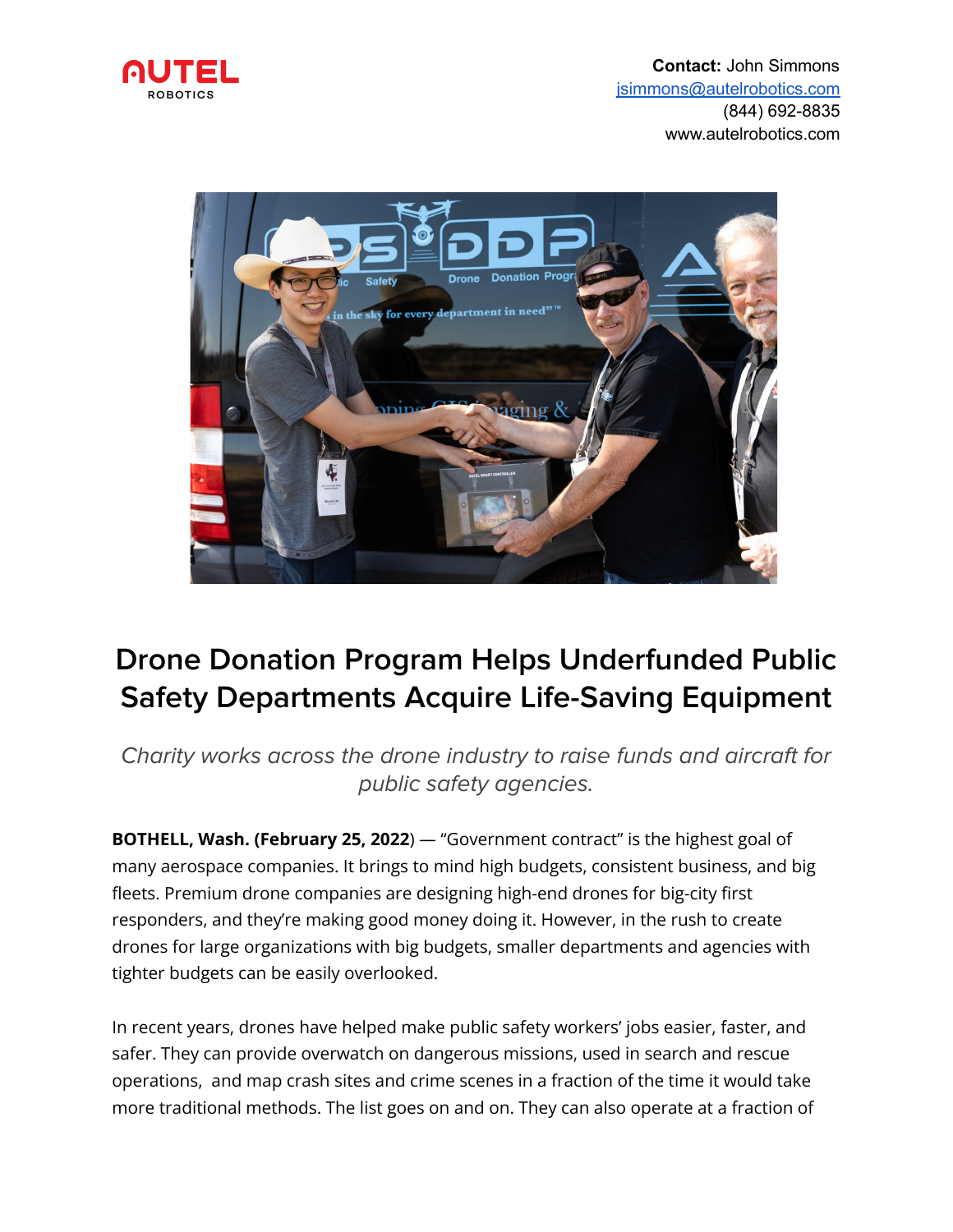the cost, noise levels, and risk of a helicopter. All in all, drones are revolutionizing the way first responders work and adopters of this technology are always finding new ways to solve problems with their aircraft.

National Public Safety Drone Donation Program (NPS-DDP) was created to provide underfunded public safety agencies with essential UAS and drone equipment. With help from donors and industry partners, the organization has donated dozens of drones to departments around the country.



NPS-DDP's latest donation was a thermal-equipped EVO II to the Cahaba Valley Fire Department near Birmingham, Alabama. NPS-DDP coordinated with a company that had a drone it no longer needed. Spire Energy was using an EVO II with a thermal camera, but their workflows had evolved to the point they no longer required the drone. Rather than dispose of it, they talked to their supplier, who directed them to NPS-DDP.

A department representative thanked their donor and NPS-DDP in a public [address](https://www.youtube.com/watch?v=4zTqmxdZimI). "Getting this piece of equipment is going to be very useful for us…As a lot of you know, this past week we've been dealing with wildfires in our community. This piece of equipment right here can really help us out with spotting the fire, seeing the flanks, seeing how far the fire is spreading, what homes are in danger, especially with thermal imaging that's on this camera. [It can] also give us the ability to account for our personnel that are in the woods,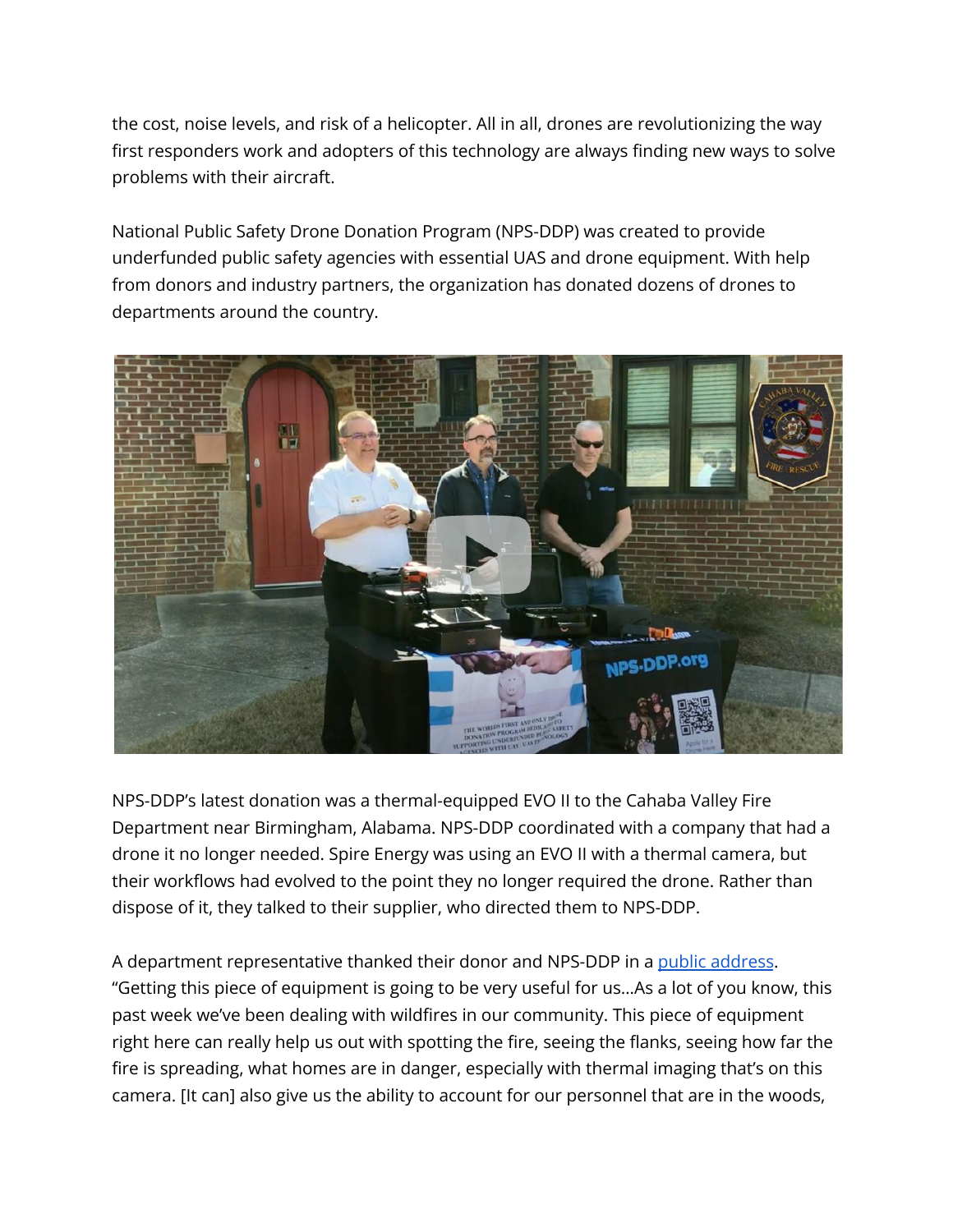with the thermal imaging, we can see our people, where they are, where they're deployed, and make it safer for them.

The EVO II will also be used for search and rescue missions in the county's recreation areas.

"In our community, we have about 500 acres of walking and hiking trails…one of the services we provide here is wildland search and rescue for those trails. This will help if somebody is injured or lost on the trails, we can fly this drone, help spot them, help direct our crews to get those people out, and make rescues a lot quicker."

Autel Robotics contributed a Smart Controller to the donation. Other partners included SkyBrowse, AirData, Colorado Drone Chargers, DroneSense, Pilot Institute, and FoxFury, donating battery chargers, photogrammetry software, training programs, and more. The total donation was valued at \$14,000.

Despite the successes and the growing popularity of drones, many departments don't have the budget to invest in aircraft, pilot training, and program development. In 2020, the average purchase price of drones in the \$500-\$100,000 range is \$8,109, according to DroneAnalyst's 2020 market report. That represents an increase of almost \$6,400 from 2019's average purchase price of \$1,718.

According to the same report, most drone programs start small: over half have a budget of \$10,000 or less. Even though drones are proving their usefulness in more and more cases, finding a program on a tight budget isn't feasible, politically or financially, for some departments.

"Many of the departments that we work with are volunteer fire departments," said NPS-DDP's CEO Marc Langley. "And they are doing bingo nights and chicken bakes for life-saving hardware. Our foundation is here for making sure they have these life-saving tools; as a bare minimum eyes: the sky for every department."

At Autel Robotics, we are proud to work with NPS-DDP and all our drone industry partners to donate life-saving equipment to underfunded public safety agencies. We encourage anyone who has a drone they're no longer using to donate to NPS-DDP to help support firefighters, police, and other public safety entities in our communities.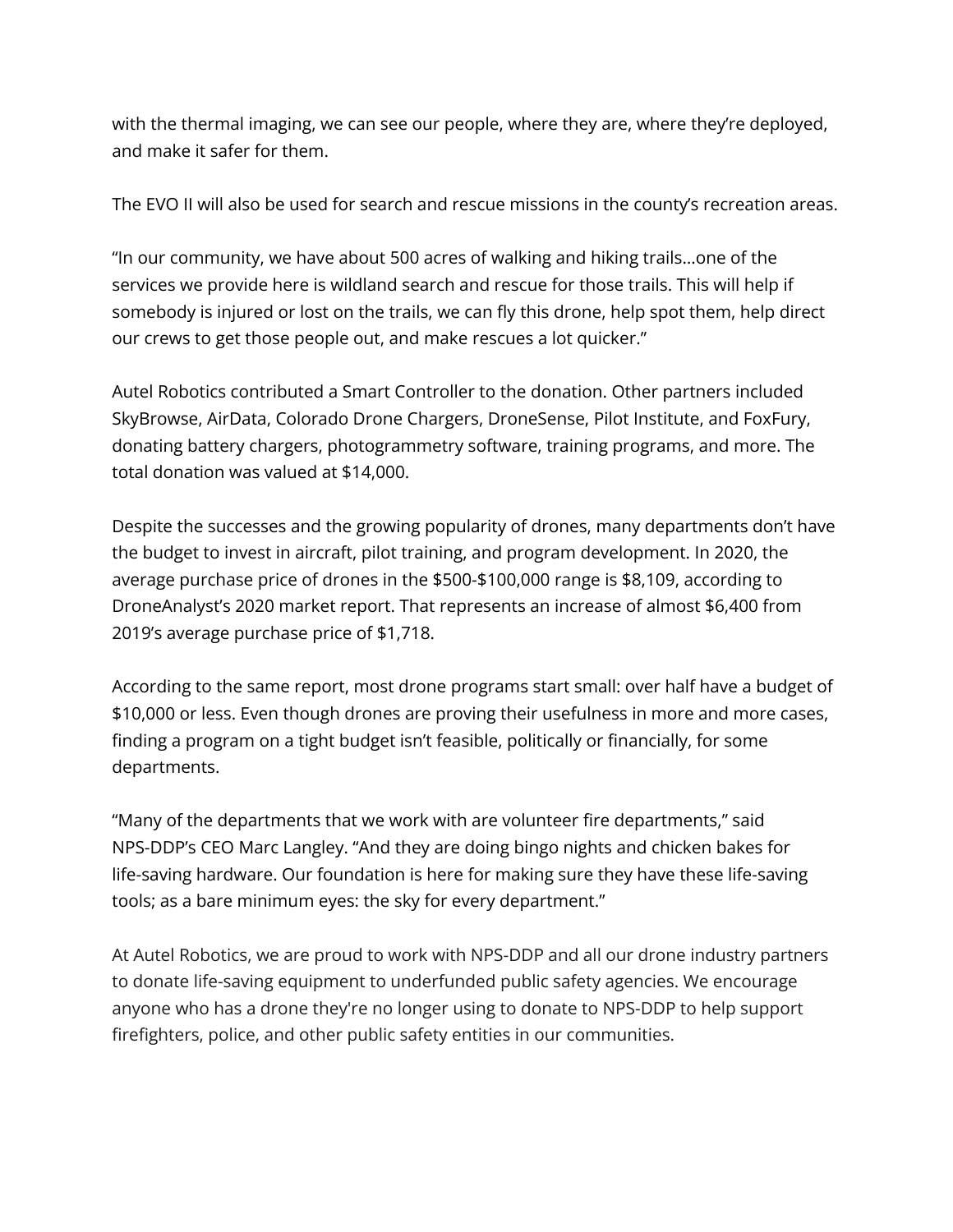For more information about the National Public Safety Drone Donation Program, [visit](https://nps-ddp.org/) their website or contact them at [info@nps-ddp.org](mailto:info@nps-ddp.org) or 669-235-9482.

## **About Autel Robotics**

Autel Robotics is a team of industry professionals with a genuine passion for technology and years of engineering experience. Since its founding in 2014, Autel has always striven for customer-driven innovation and is continually working to raise the industry standard for drones. The company's headquarters is in Shenzhen, the heart of China's tech industry; it also has R&D bases around the world including

## **About NPS DDP (National Public Safety Drone Donation Program)**

Drone Technology is advancing rapidly with new products and services being introduced regularly. As the owner of a drone company, Airborne Works, we see this industry from the inside looking out and fully recognize the value that drone technology brings to public safety.

The National Public Safety Drone Donation Program, NPS-DDP.org was founded as a result of recognizing, #1 the need for this technology, #2 the shortfall in funding of this technology for many departments across the country. The mission established by our distinguished Board of Directors for NPS-DDP echoes this belief in our foundation statement with the vision and determination to help place "Eyes in the sky for every department in need "TM